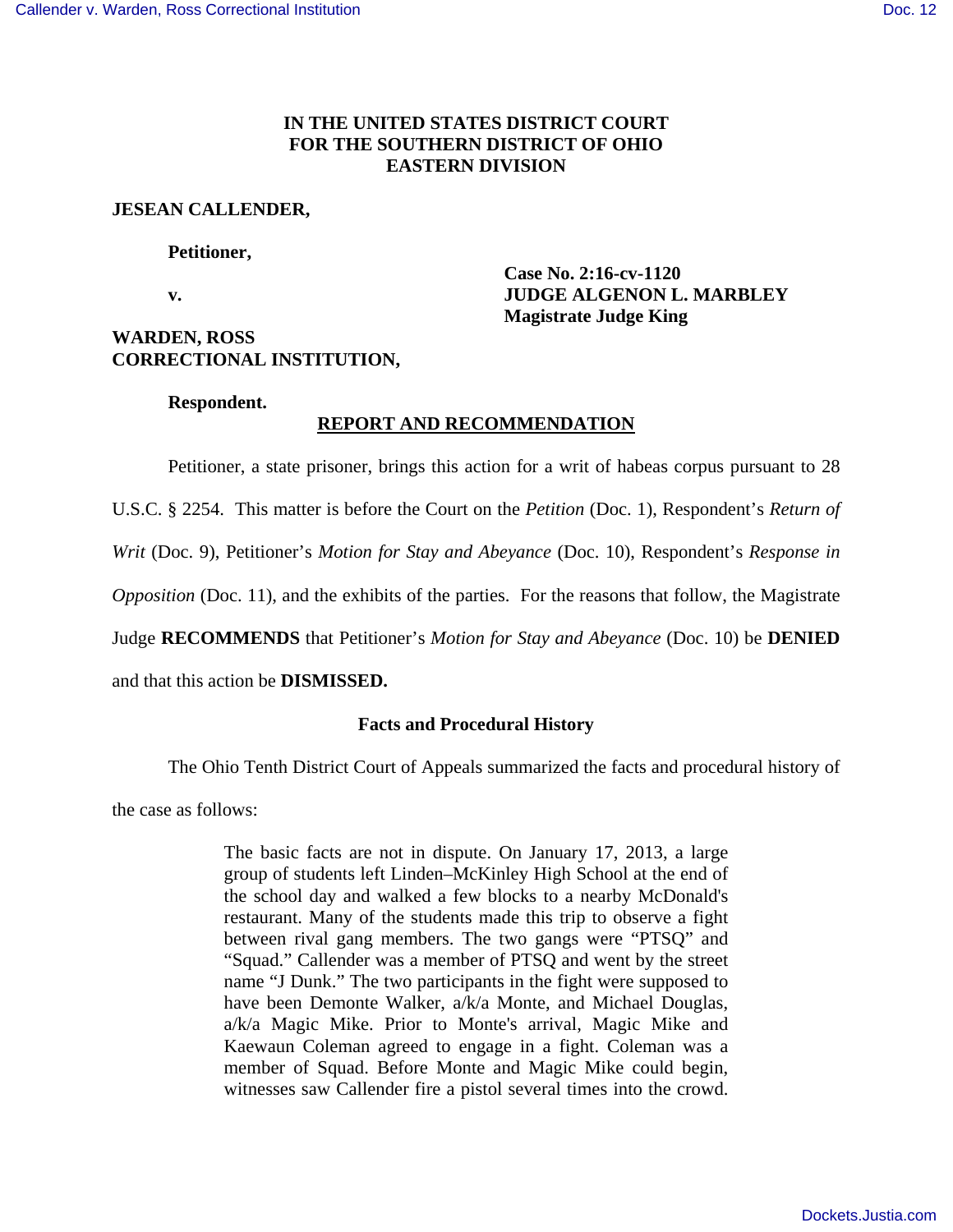Coleman was hit by those shots and died as a result. Witnesses claimed that Shyquan Washington, a/k/a Lil Mook, a member of PTSQ, had provided the firearm to Callender immediately before the shooting.

Officers found a 9–millimeter handgun near McDonald's. They also found a spent shell casing from a 9–millimeter round. In December of 2012, Columbus police officers had been called to Lil Mook's residence to investigate a "shots fired" call where they collected shell casings. Subsequent testing by the Columbus Crime Laboratory confirmed that the pistol found at the scene fired all the shell casings found at Lil Mook's residence; the shell casing found at McDonald's; and the bullet recovered from Coleman's corpse.

Callender was indicted on March 19, 2014 on one count of aggravated murder and one count of murder. Both counts contained a three-year firearm specification and a three-year criminal gang specification. On October 24, 2014, after a four-day trial, the jury returned verdicts of guilty as to both aggravated murder and murder and returned verdicts of guilty as to the specifications. On November 6, 2014, the trial court held a sentencing hearing and imposed a term of imprisonment of 30 years to life on Count One of aggravated murder, plus three years for the gun specification and three years for the gang specification. The judgment entry was filed on December 11, 2014, and a notice of appeal was timely filed on January 9, 2015.

*State v. Callender*, No. 15AP-15, 2015 WL 5943504, at \*1 (Ohio 10th App. Dist. Oct. 13, 2015).

Petitioner raised the following claims on direct appeal:

I. THE TRIAL COURT ERRED AND DEPRIVED APPELLANT OF DUE PROCESS OF LAW AS GUARANTEED BY THE FOURTEENTH AMENDMENT TO THE UNITED STATES CONSTITUTION AND ARTICLE ONE SECTION TEN OF THE OHIO CONSTITUTION BY FINDING HIM GUILTY OF AGGRAVATED MURDER AND MURDER AS THOSE VERDICTS WERE NOT SUPPORTED BY SUFFICIENT EVIDENCE AND WERE ALSO AGAINST THE MANIFEST WEIGHT OF THE EVIDENCE.

II. THE TRIAL COURT ERRED TO THE PREJUDICE OF APPELLANT BY PERMITTING THE STATE TO INTRODUCE HIGHLY PREJUDICIAL EVIDENCE WITHOUT ESTABLISHING A PROPER FOUNDATION.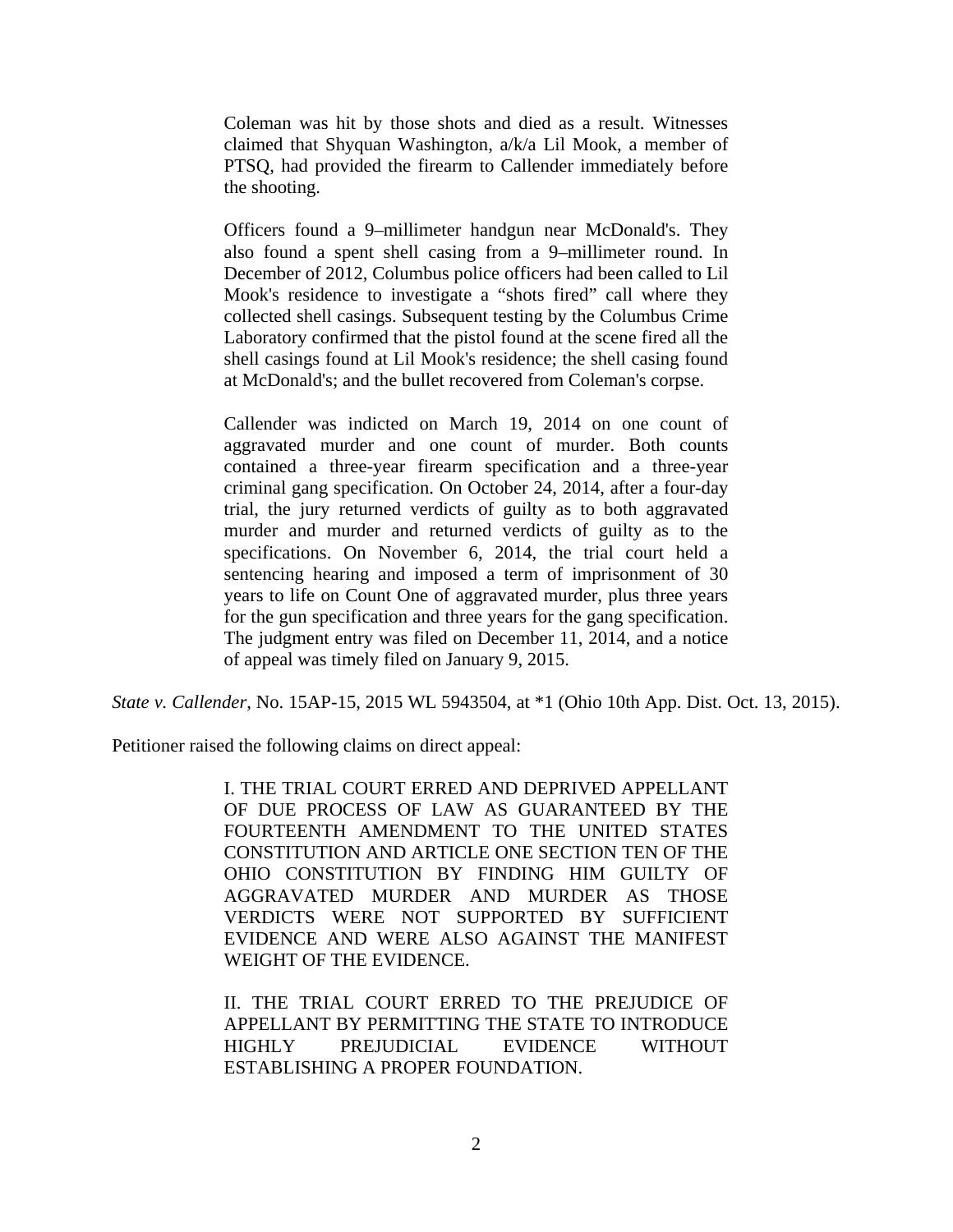*Id*. On October 13, 2015, the appellate court affirmed the judgment of the trial court. *Id.*  Petitioner did not file a timely appeal from that decision to the Ohio Supreme Court. On February 19, 2016, Petitioner filed a motion for a delayed appeal. (Doc. 9-1, PageID# 174, 177). On April 20, 2016, the Ohio Supreme Court denied the motion for a delayed appeal. *State v. Callender*, 145 Ohio St.3d 1442 (2016).

Meanwhile, on August 18, 2015, Petitioner filed a *pro se* petition for post conviction relief in the state trial court. (PageID# 204). He asserted that his sentence violated the Eighth Amendment, and that he had been denied the effective assistance of counsel because the DNA on the gun and ballistics evidence indicated that the bullet found in the victim did not in fact match the gun. (PageID# 205). On August 28, 2017, the trial court denied the post conviction petition. (PageID# 215). Petitioner apparently did not file an appeal from that decision.

 Petitioner indicates that, on November 19, 2016, he submitted the *Petition* to prison officials for mailing. *Petition* (Doc. 1, PageID# 16). He asserts that the trial court improperly permitted admission of YouTube music videos and Facebook photographs (claim one); and that the evidence was constitutionally insufficient to sustain his convictions on aggravated murder and murder, and that these convictions are against the manifest weight of the evidence (claims two, three, and four). Respondent contends that Petitioner's claims are procedurally defaulted or fail to provide a basis for federal habeas relief.

#### **Motion for Stay and Abeyance**

 Petitioner has filed a motion for a stay of these proceedings. According to the Petitioner, he has obtained newly discovered evidence of his actual innocence, *i.e*., an affidavit from the purported actual assailant acknowledging guilt and indicating that Petitioner had no culpability; Petitioner wishes to present this affidavit to the state courts in a petition for post conviction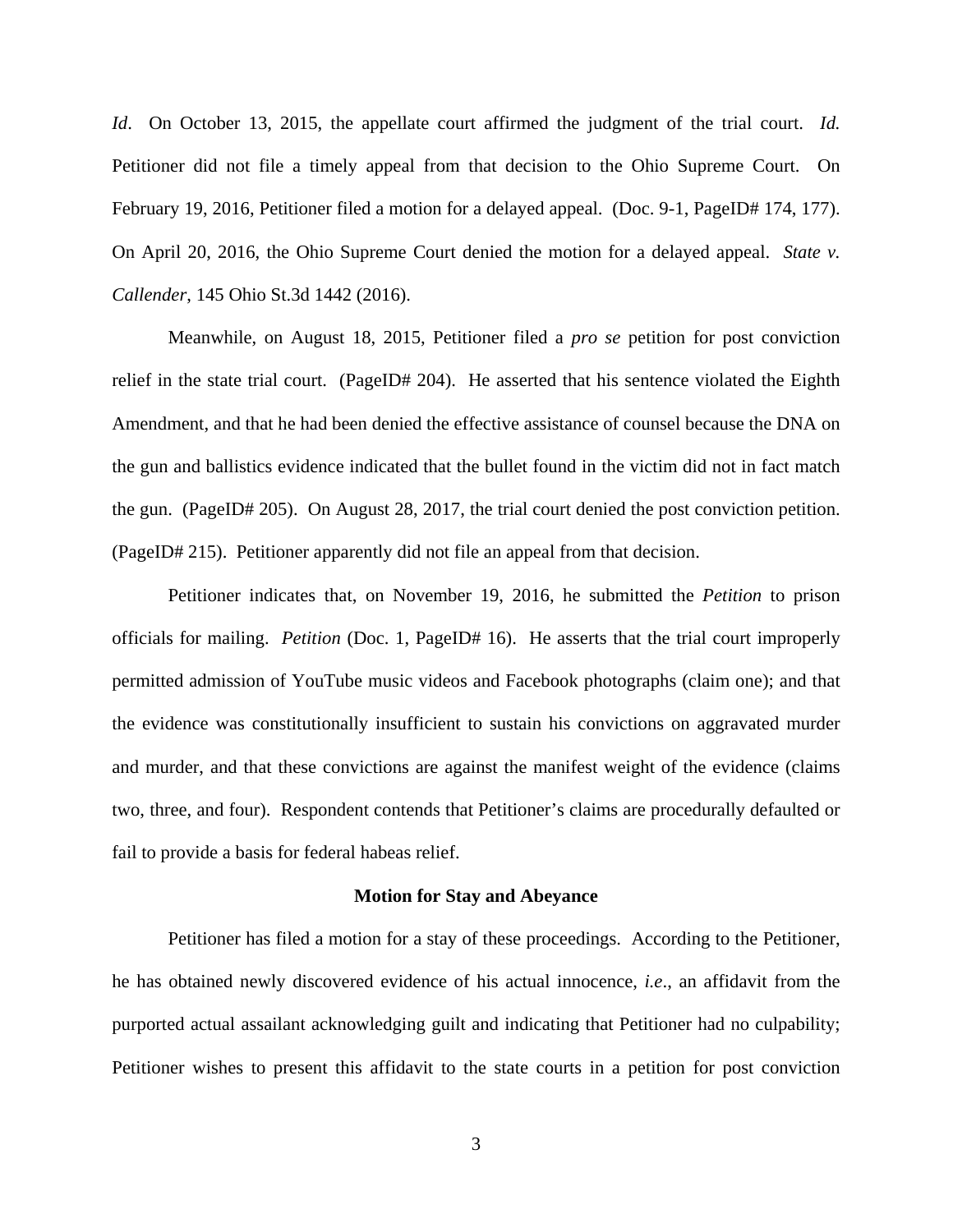relief. Petitioner has not attached the purported affidavit to his motion, and he concedes that he has not yet obtained the affidavit; he represents that, when he does obtain the affidavit, he will pursue state post conviction relief. *Motion for Stay and Abeyance* (Doc. 10).

Before a federal habeas court may grant relief, a state prisoner must exhaust his available remedies in the state courts. 28 U.S.C. § 2254(b)(1); *Castille v. Peoples*, 489 U.S. 346, 349 (1989); *Silverburg v. Evitts*, 993 F.2d 124, 126 (6th Cir. 1993). If a habeas petitioner has the right under state law to raise a claim by any available procedure, he has not exhausted that claim. 28 U.S.C. § 2254(b), (c). Moreover, a constitutional claim for relief must be presented to the state's highest court in order to satisfy the exhaustion requirement. *O'Sullivan v. Boerckel*, 526 U.S. 838 (1999); *Manning v. Alexander*, 912 F.2d 878, 881 (6th Cir. 1990).

Furthermore, federal habeas courts may not entertain "mixed petitions," *i.e.,* petitions that present both exhausted and unexhausted claims. *Rose v. Lundy*, 455 U.S. 509 (1982). However, federal courts have the discretion to stay a mixed petition in order to permit a petitioner to present any unexhausted claim to the state courts, and then to return to federal court for review of all, now exhausted, claims*. Rhines v. Weber*, 544 U.S. 269 (2005). However, stays under these circumstances should be only sparingly used; stays are not appropriate, for example, when the unexhausted grounds are plainly meritless. *Id*. at 278. A petitioner seeking a stay to permit exhaustion of an unexhausted claim must demonstrate both good cause for having failed to exhaust his state court remedies and a potentially meritorious claim. *Id*. at 277-78.

None of the claims currently before the Court is unexhausted.

Some courts, including lower courts within the Sixth Circuit, have declined to extend the *Rhines* stay-and-abeyance procedure to petitions, such as this, containing only unexhausted claims. *See, e.g., Rasberry v. Garcia*, 448 F.3d 1150, 1154 (9th Cir. 2006); *Hust v. Costello*, 329 F. Supp. 2d 377, 380 (E.D. N.Y. 2004) (and cases cited therein); *Robinson v. Gidley*, No. 2:15cv10572, 2015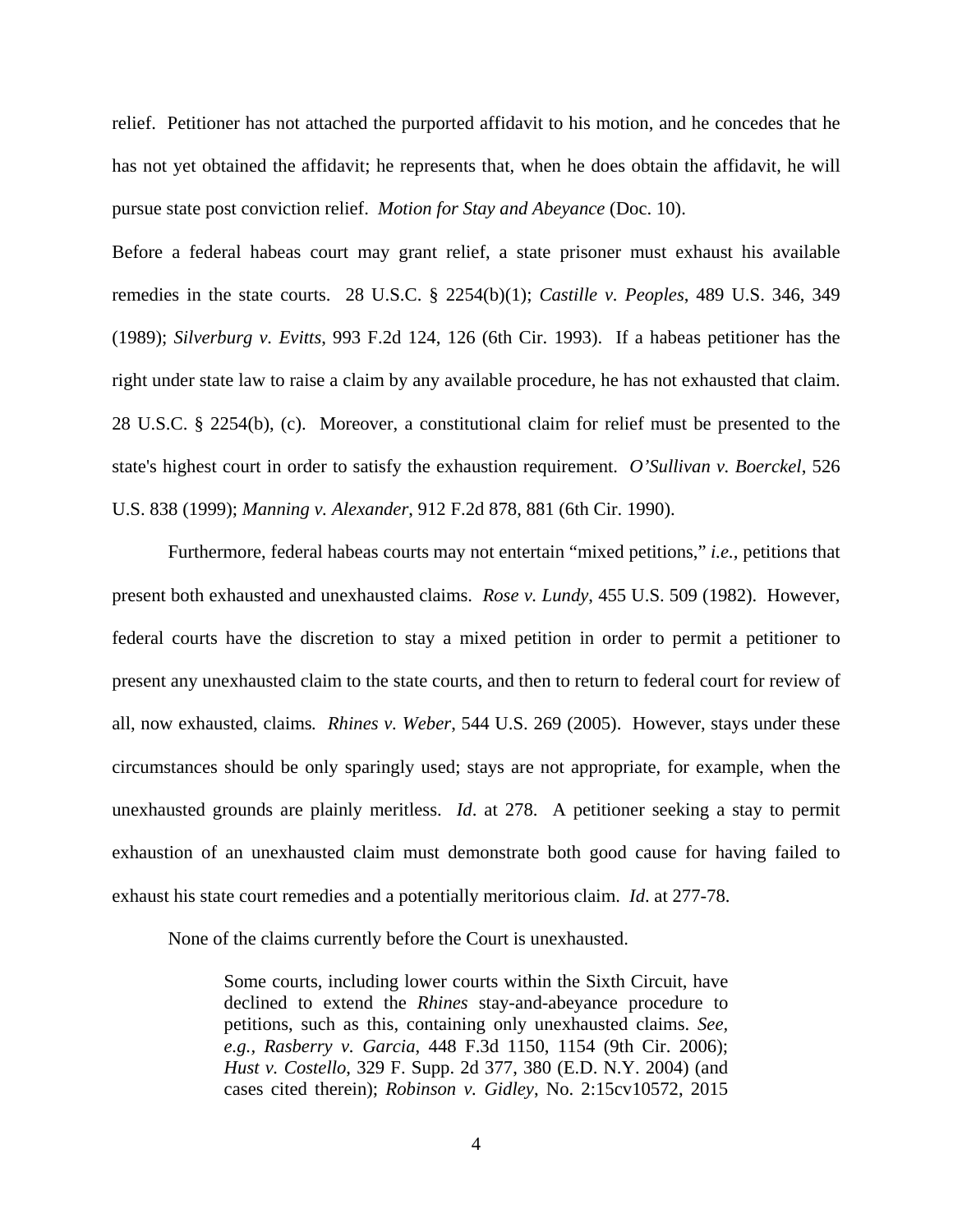WL 1120118, at \*2 (E.D. Mich. Mar.11, 2015) (and numerous cases cited therein); *Taylor v. Kelly*, No. 1:13cv2577, 2014 WL 4436595, at \*1, \*9 (N.D. Ohio Sept.9, 2014) (and numerous cases cited therein); *Secessions v. Warden, Lebanon Corr. Inst*., No. 5:13cv195, 2014 WL 2919186, at \*1, \*5 (N.D. Ohio June 27, 2014); *Gatlin v. Clipper*, No. 5:13cv2434, 2014 WL 2743208, at \*2, \*5 (N.D. Ohio June 17, 2014) (and cases cited therein); *Warren v. Warren,* No. 2:13cv11234, 2013 WL 1875948, at \*2 (E.D. Mich. May 3, 2013); *Sidibeh v. Buchanan*, No. 2:12cv558, 2012 WL 6568231, at \*8 (S.D. Ohio Dec.17, 2012) (King, M.J.) (Report & Recommendation), adopted, 2013 WL 80362 (S.D. Ohio Jan.27, 2013) (Graham, J.); *Mimms, supra*, 2009 WL 890509, at \*3. But *cf. Doe v. Jones,* 762 F.3d 1174, 1176–81 (10th Cir. 2014) (holding that the district court had "discretion to consider a *Rhines*  stay even though petitioner filed an unmixed petition" in a case where the petitioner had "little chance of exhausting [his] claims in state court and returning to federal court before the limitations period" expired), *cert. denied*, —U.S. — , 135 S.Ct. 1424, 191 L.Ed.2d 386 (2015); *Heleva v. Brooks*, 581 F.3d 187, 191–92 (3d Cir. 2009) (holding that the district court erred in ruling that "*Rhines* confines the availability of stay-and-abeyance solely to mixed petitions" given that in *Pace v. DiGuglielmo*, 544 U.S. 408, 125 S.Ct. 1807, 161 L.Ed.2d 669 (2005), which was decided one month after *Rhines*, the Supreme Court "sanctioned the use of stayand-abeyance in a context outside that of mixed petitions" in a case involving the petitioner's "reasonable confusion about state filing requirements"); *Hyman v. Keller*, No. 106652, 2011 WL 3489092, at \*10–11 (4th Cir. Aug. 10, 2011) (same); *Dolis v. Chambers*, 454 F.3d 721, 724–25 (7th Cir. 2006) (vacating the dismissal of a habeas petition containing only unexhausted claims and remanding with instructions to consider whether a stay was warranted in case where any future habeas petition would be time-barred). Courts that have held [that] a stay is inappropriate for petitions containing only unexhausted claims have reasoned that (1) the district court lacks jurisdiction over the petition while the petitioner pursues his claims in state court in the absence of "exhausted claims that could stay the petition;" and (2) "if district courts were to stay habeas petitions that were completely unexhausted in order to maintain their timeliness under the AEDPA, federal courts would be turned into a jurisdictional parking lot for unexhausted claims." *Hust*, 329 F. Supp. 2d at 380 (internal citation and quotation marks omitted); *Warren, supra*, 2013 WL 1875948, at \*2; *see also United States v. Hickman,* 191 F. App'x 756, 757 (10th Cir. 2006) (denying certificate of appealability in a case where a petition containing only unexhausted claims was dismissed rather than stayed).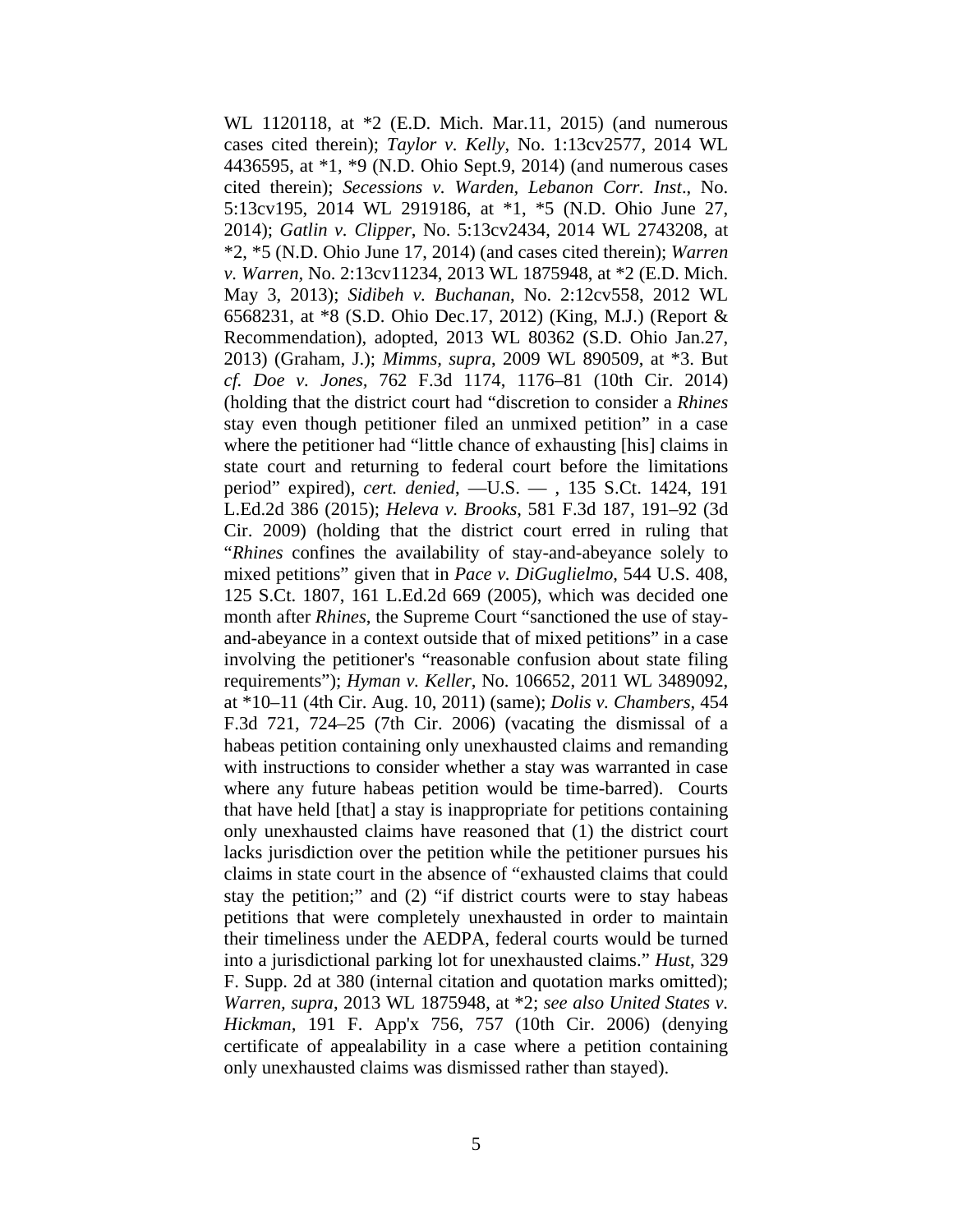*Peterson v. Warden, Pickaway Corr. Inst.,* No. 1:14-cv-604, 2015 WL 3970171, at \*7 (S.D. Ohio June 30, 2015) (declining to resolve the issue "because there appears to be a conflict among the circuit courts and it does not appear that the Sixth Circuit has weighed in on the issue[.]"); *see also Gaitlin v. Clipper,* No. 5:13CV2434, 2014 WL 2743208, at \*2 (N.D. Ohio June 17, 2014) (holding that stay and abeyance procedure does not apply where the petitioner does not present a mixed petition) (citing *Witherspoon v. Howes*, 1:07–CV–981, 2008 WL 3833751 \*2 (W.D. Mich. Aug. 13, 2008); *Draheim v. Harry*, No. 1:05–cv–587, 2005 WL 2758089 at \*3 (W.D. Mich. Oct.25, 2005)).

 This Court need not resolve this apparent conflict because it does not appear that Petitioner's unexhausted claim of actual innocence is potentially meritorious so as to justify a stay. Petitioner has attached no affidavit in support of his motion, and his allegation is utterly without evidentiary support. Moreover, several eyewitnesses identified Petitioner as the shooter.

> Recantation testimony, particularly when it is belatedly submitted, is considered "of little value" and "viewed with great suspicion." *See Carter v. Mitchell*, 443 F.3d 517, 539 (6th Cir. 2006) (and cases cited therein). *See also Herrera v. Collins*, 506 U.S. 390, 423 (1993) (O'Connor, J., concurring)) (holding the petitioner had failed to demonstrate a credible claim of actual innocence "under the demanding *Schlup* standard" given that "recanting affidavits are always viewed with 'extreme suspicion' " and "new statements from witnesses years after the crime are inherently suspect" and "are to be viewed with a 'degree of skepticism' "); *Byrd v. Collins*, 209 F.3d 486, 508 n. 16 (6th Cir. 2000)("'Recanting affidavits and witnesses are viewed with extreme suspicion by the courts.'") (quoting *Spence v. Johnson*, 80 F.3d 989, 997 (5th Cir.1996)); *Gray v. Hudson*, 2008 WL 1995362, at \*7 (N.D. Ohio May 5, 2008) (Boyko, J.)(stating that "the inherent suspiciousness of the recanting affidavits [of prosecution witnesses] coupled with their late filing more than three years after conviction and the lack of explanation as to why they were filed so late" failed to demonstrate "new reliable evidence" of the petitioner's actual innocence); *Cleveland*, 65 F.Supp.3d at 523 ("[A] recantation must be looked upon with the utmost suspicion")(quoting *Ortega v. Duncan*, 333 F.3d 102, 107 (2nd Cir. 2003)). This is particularly so where a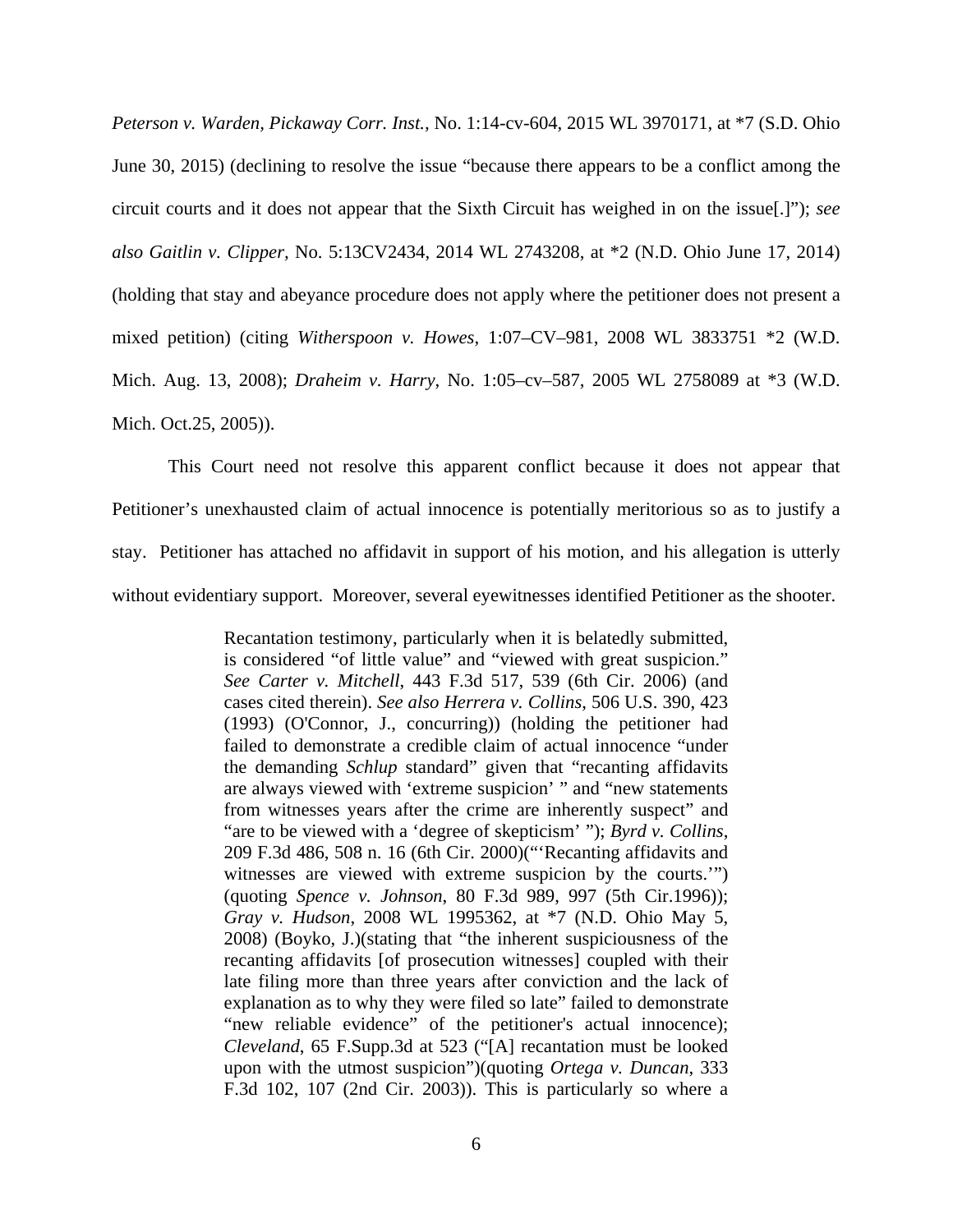"recantation is repudiated and a new one substituted." *Campbell v. Curtis*, 2008 WL 4104346 at \*6 (E.D. Mich. Aug. 29, 2008) (quoting *U.S. v. Brown*, 417 F.Supp. 340, 343 (E.D. Pa. 1976)).

*Davis v. Bradshaw*, No. 1:14-cv-2854, 2016 WL 8257676, at \*29 (N.D. Ohio June 16, 2016). In view of the substantial evidence of Petitioner's guilt which was presented at his trial, it appears unlikely that any affidavit would provide Petitioner relief. Moreover, a free-standing claim of actual innocence does not provide a basis for federal habeas relief absent a separate constitutional violation. *See Legrone v. Birkett*, 571 Fed.Appx. 417, 421 (6th Cir. 2014) (citing *Herrera v. Collins*, 506 U.S. 390, 400 (1993)).

 Therefore, the Magistrate Judge **RECOMMENDS** that Petitioner's *Motion for Stay and Abeyance* (Doc. 10) be **DENIED.** The Court will proceed to consider the issues presented by the *Petition*.

#### **Procedural Default**

Respondent contends that Petitioner's claims are procedurally defaulted. Congress has provided that state prisoners who are in custody in violation of the Constitution or laws or treaties of the United States may apply to the federal courts for a writ of habeas corpus. 28 U.S.C. § 2254(a). In recognition of the equal obligation of the state courts to protect the constitutional rights of criminal defendants, and in order to prevent needless friction between the state and federal courts, a state criminal defendant with federal constitutional claims is required to present those claims to the state courts for consideration. 28 U.S.C. § 2254(b), (c). If he fails to do so, but still has an avenue open to him by which he may present his claims, then his petition is subject to dismissal for failure to exhaust state remedies. *Id.; Anderson v. Harless*, 459 U.S. 4, 6, 103 (1982) *(per curiam*) (citing *Picard v. Connor*, 404 U.S. 270, 275–78 (1971)). Where a petitioner has failed to exhaust his claims but would find those claims barred if later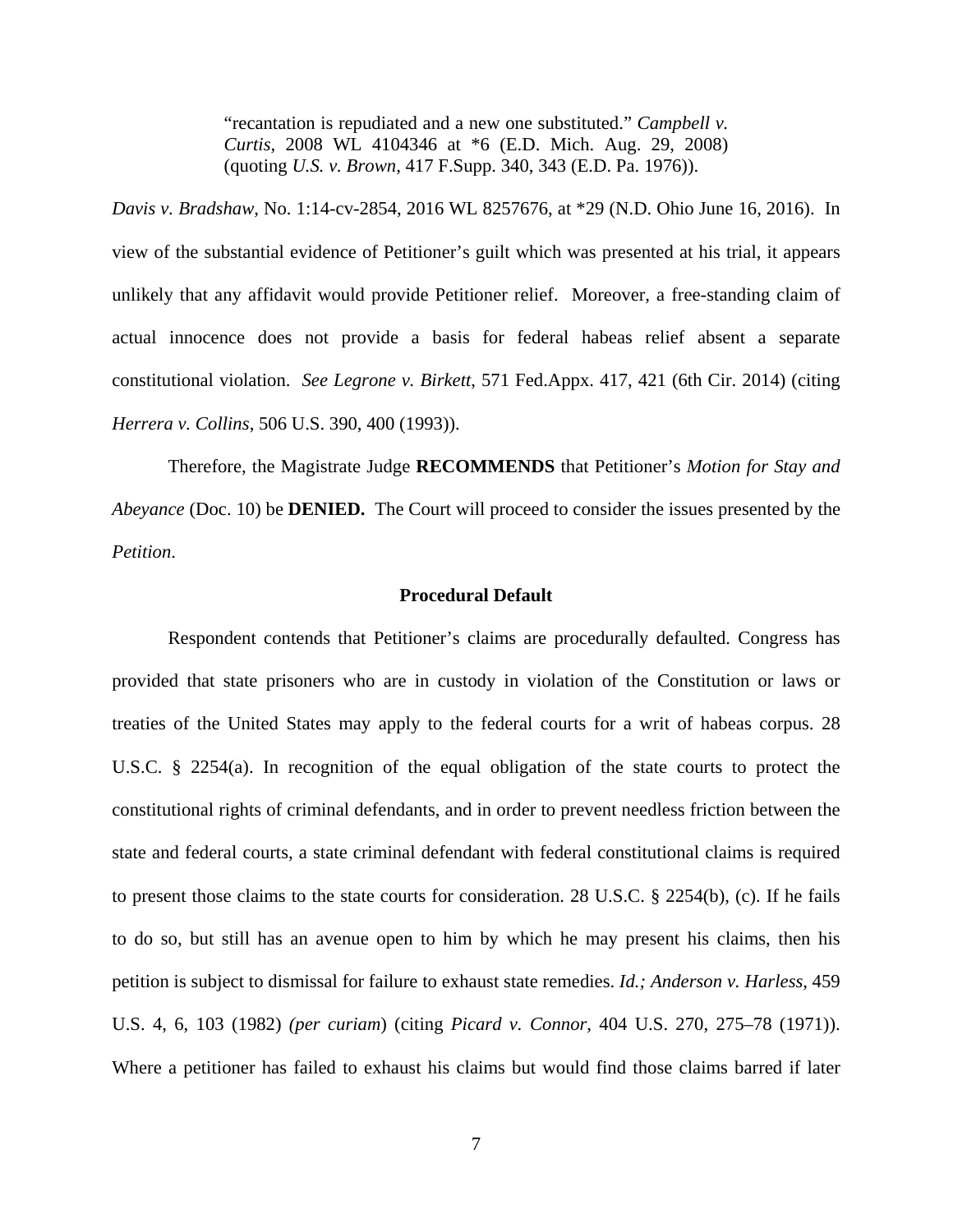presented to the state courts, "there is a procedural default for purposes of federal habeas...." *Coleman v. Thompson*, 501 U.S. 722, 735 n. 1 (1991).

The term "procedural default" has come to describe the situation where a person convicted of a crime in a state court fails (for whatever reason) to present a particular claim to the highest court of the State so that the State has a fair chance to correct any errors made in the course of the trial or the appeal before a federal court intervenes in the state criminal process. This "requires the petitioner to present 'the same claim under the same theory' to the state courts before raising it on federal habeas review." *Hicks v. Straub*, 377 F.3d 538, 552–53 (6th Cir. 2004) (quoting *Pillette v. Foltz*, 824 F.2d 494, 497 (6th Cir. 1987)). One of the aspects of "fairly presenting" a claim to the state courts is that a habeas petitioner must do so in a way that gives the state courts a fair opportunity to rule on the federal law claims being asserted. That means that if the claims are not presented to the state courts in the way in which state law requires, and the state courts therefore do not decide the claims on their merits, neither may a federal court do so. In the words used by the Supreme Court in *Wainwright v. Sykes*, 433 U.S. 72, 87 (1977), "contentions of federal law which were not resolved on the merits in the state proceeding due to respondent's failure to raise them there as required by state procedure" also cannot be resolved on their merits in a federal habeas case-that is, they are "procedurally defaulted."

In the Sixth Circuit, a four-part analysis must be undertaken when the state argues that a federal habeas claim is waived by the petitioner's failure to observe a state procedural rule. *Maupin v. Smith*, 785 F.2d 135, 138 (6th Cir. 1986). "First, the court must determine that there is a state procedural rule that is applicable to the petitioner's claim and that the petitioner failed to comply with the rule." *Id.* Second, the Court must determine whether the state courts actually enforced the state procedural sanction. *Id*. Third, it must be decided whether the state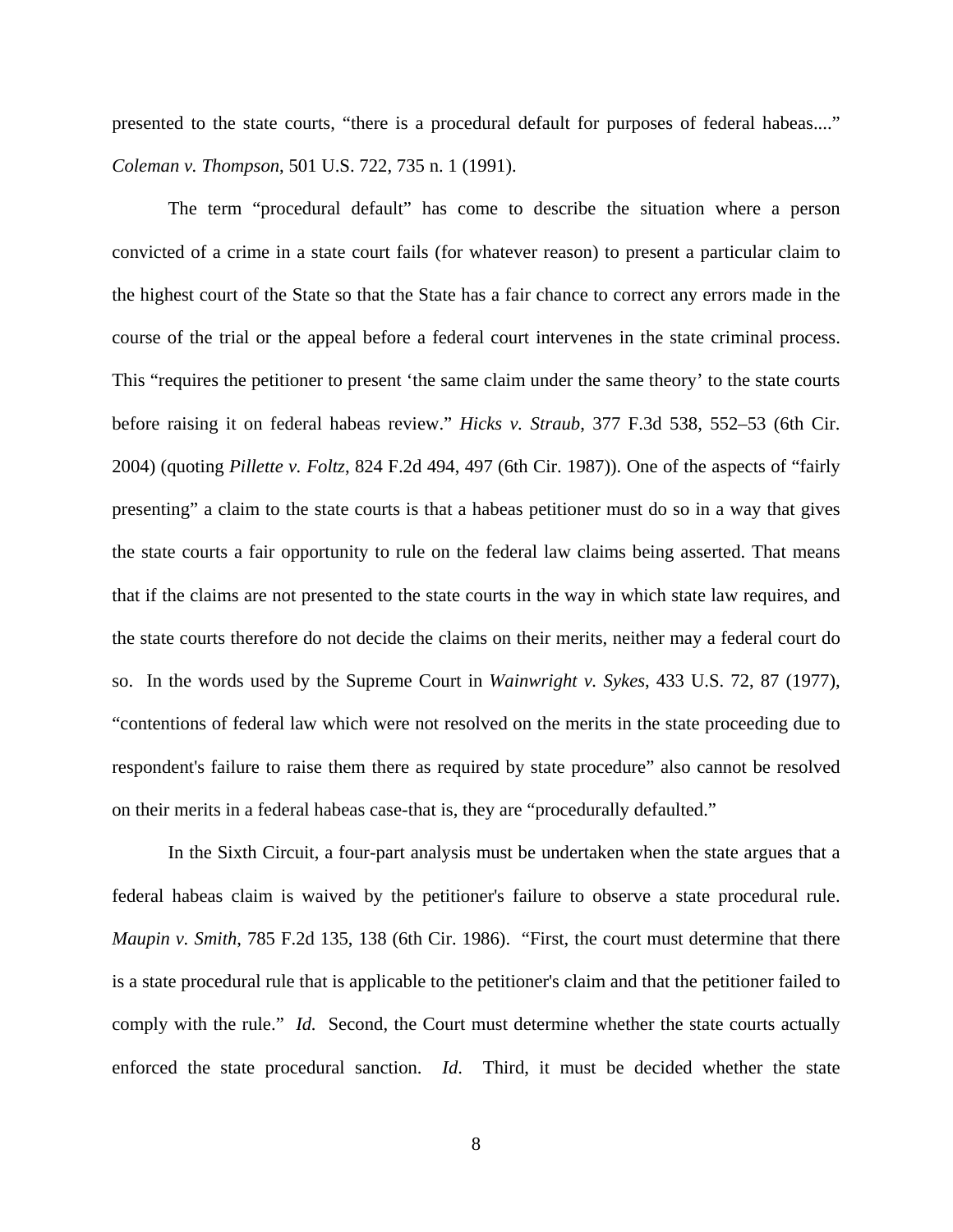procedural forfeiture is an adequate and independent state ground upon which the state can rely to foreclose review of a federal constitutional claim. *Id*. Finally, if the Court has determined that a state procedural rule was not complied with, and that the rule was an adequate and independent state ground, then the petitioner must demonstrate that there was cause for him not to follow the procedural rule, and that he was actually prejudiced by the alleged constitutional error. *Id*. This "cause and prejudice" analysis applies to failures to raise or preserve issues for review at the appellate level. *Leroy v. Marshall*, 757 F.2d 94 (6th Cir. 1985).

Turning to the fourth part of the *Maupin* analysis, in order to establish cause, petitioner must show that "some objective factor external to the defense impeded counsel's efforts to comply with the State's procedural rule." *Murray v. Carrier*, 477 U.S. 478, 488 (1986). Constitutionally ineffective counsel may constitute cause to excuse a procedural default. *Edwards v. Carpenter*, 529 U.S. 446, 453 (2000). In order to constitute cause, an ineffective assistance of counsel claim generally must " 'be presented to the state courts as an independent claim before it may be used to establish cause for a procedural default.' " *Edwards,* 529 U.S. at 452 (quoting *Murray*, 477 U.S. at 479). That is because, before counsel's ineffectiveness will constitute cause, "that ineffectiveness must itself amount to a violation of the Sixth Amendment, and therefore must be both exhausted and not procedurally defaulted." *Burroughs v. Makowski*, 411 F.3d 665, 668 (6th Cir. 2005). Or, if procedurally defaulted, petitioner must be able to "satisfy the 'cause and prejudice' standard with respect to the ineffective-assistance claim itself." *Edwards*, 529 U.S. at 450–51).

If, after considering all four factors of the *Maupin* test, the court concludes that a procedural default occurred, it must not consider the merits of the procedurally defaulted claim unless "review is needed to prevent a fundamental miscarriage of justice, such as when the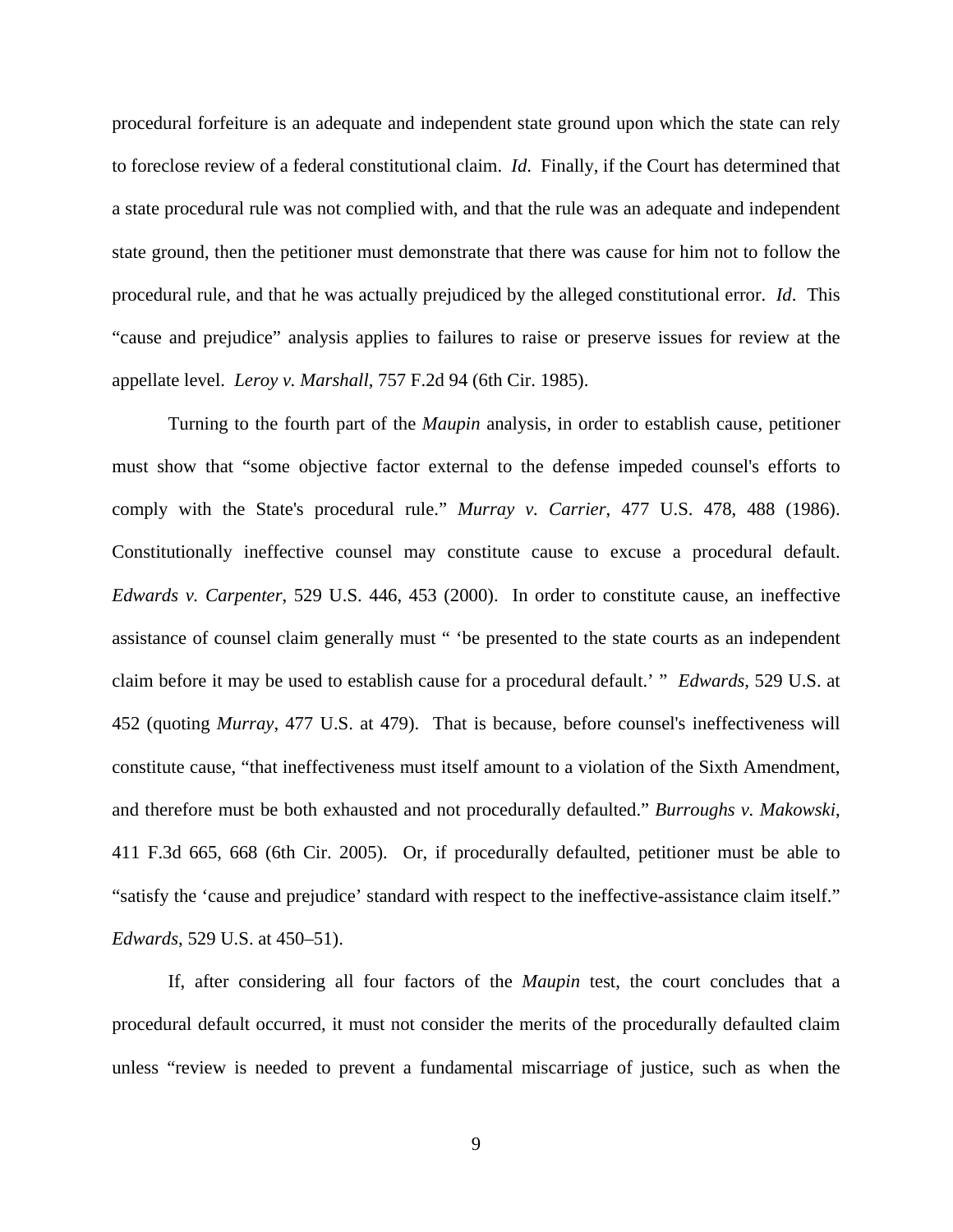petitioner submits new evidence showing that a constitutional violation has probably resulted in a conviction of one who is actually innocent." *Hodges v. Colson*, 727 F.3d 517, 530 (6th Cir. 2013) (citing *Murray*, 477 U.S. at 495–96).

 In claim one, Petitioner alleges that the trial court improperly permitted admission of YouTube music videos and Facebook posts without establishing a proper foundation. In claims two through four, Petitioner alleges that the evidence was constitutionally insufficient to sustain his convictions, and that his convictions are against the manifest weight of the evidence.<sup>1</sup> Petitioner has waived these claims by failing to file a timely appeal of the appellate court's decision to the Ohio Supreme Court.<sup>2</sup> See Boddie v. Ohio, No. 2:16-cv-820, 2017 WL 2079836, at \*14 (S.D. Ohio May 15, 2017) (citing *Backie v. Moore*, No. 1:13-cv-00507, 2015 WL 2137164, at \*11 (N.D. Ohio May 7, 2015) (citing *Bonilla v. Hurley*, 370 F.3d 494, 497 (6th Cir. 2004)(per curiam)). The Ohio Supreme Court denied Petitioner's motion for a delayed appeal. The United States Court of Appeals for the Sixth Circuit has held that the Ohio Supreme Court's denial of a motion for leave to file a delayed appeal constitutes a procedural ruling sufficient to bar federal habeas corpus review. *Bonilla*, 370 F.3d 494. *See also Baker v. Bradshaw*, 495 Fed. Appx. 560, 565 ( $6^{th}$  Cir. 2012).

<u>.</u>

 $1$  Moreover, Petitioner's claim that his convictions are against the manifest weight of the evidence does not provide a basis for federal habeas corpus relief. *See Williams v. Jenkins*, No. 1:15cv00567, 2016 WL 2583803, at \*7 (N.D. Ohio Feb. 22, 2016) (citing *Nash v. Eberlin*, 258 Fed.Appx. 761, 765, n.4 (6th Cir. 2007)); Norton v. Sloan, No. 1:16-cv-854, 2016 WL 525561, at \*5 (N.D. Ohio Feb. 9, 2017) (citing *Ross v. Pineda*, No. 3:10-cv-391, 2011 WL 1337102, at \*3 (S.D. Ohio)) ("Whether a conviction is against the manifest weight of the evidence is purely a question of Ohio law."); *see also Taylor v. Warden, Lebanon Correctional Inst*., No. 2:16-cv-237, 2017 WL 1163858, at \*10–11 (S.D. Ohio March 29, 2017) (same) (citations omitted).

 $2$  Petitioner's claim that the trial court improperly admitted YouTube music videos and Facebook posts into evidence without establishing a proper foundation also fails to provide a basis for relief. A federal court may review a state prisoner's habeas corpus petition only on the ground that the challenged confinement is in violation of the Constitution, laws or treaties of the United States. 28 U.S.C. § 2254(a). A federal court may not issue a writ of habeas corpus "on the basis of a perceived error of state law." *Pulley v. Harris*, 465 U.S. 37 (1984); *Smith v. Sowders,* 848 F.2d 735, 738 (6th Cir. 1988). A federal habeas court does not function as an additional state appellate court reviewing state courts' decisions on state law or procedure. *Allen v. Morris*, 845 F.2d 610, 614 (6th Cir. 1988). "'[F]ederal courts must defer to a state court's interpretation of its own rules of evidence and procedure'" in considering a habeas petition. *Machin v. Wainwright*, 758 F.2d 1431, 1433 (11th Cir. 1985).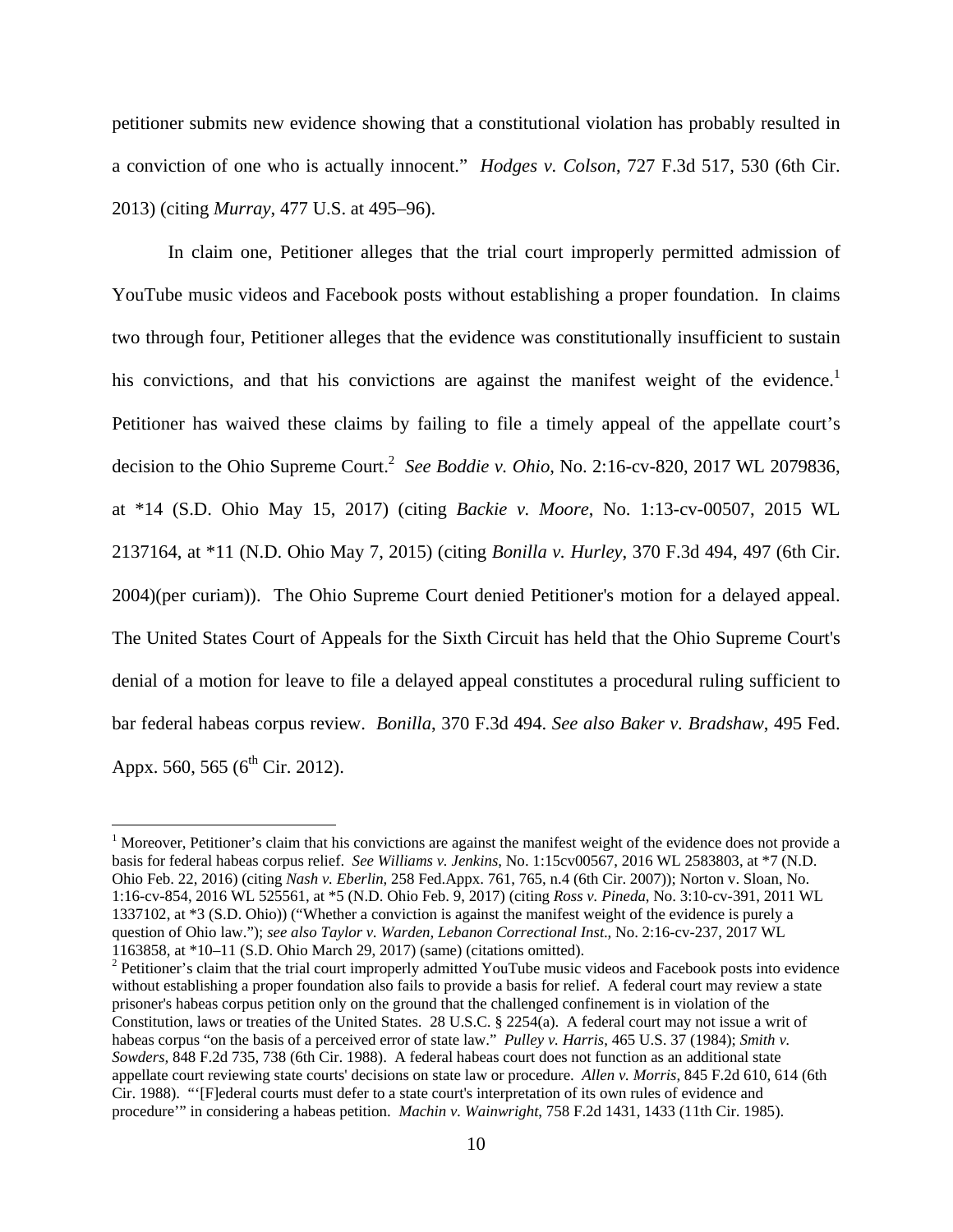Petitioner may still secure this Court's review of the merits of his claims if he demonstrates cause for his failure to follow the state procedural rules, as well as actual prejudice from the constitutional violations that he alleges. "[P]etitioner has the burden of showing cause and prejudice to overcome a procedural default." *Hinkle v. Randle*, 271 F.3d 239, 245 (6th Cir. 2001) (citing *Lucas v. O'Dea,* 179 F.3d 412, 418 (6th Cir. 1999) (internal citation omitted)). A petitioner's *pro se* status, ignorance of the law, or ignorance of procedural requirements are insufficient bases to excuse a procedural default. *Bonilla,* 370 F.3d 498. Instead, in order to establish cause, a petitioner "must present a substantial reason that is external to himself and cannot be fairly attributed to him." *Hartman v. Bagley*, 492 F.3d 347, 358 (6th Cir. 2007). Petitioner has failed to do so here.

The United States Supreme Court has also held that a claim of actual innocence may be raised "to avoid a procedural bar to the consideration of the merits of [a petitioner's] constitutional claims." *Schlup v. Delo*, 513 U.S. 298, 326–27 (1995). "[I]n an extraordinary case, where a constitutional violation has probably resulted in the conviction of one who is actually innocent, a federal habeas court may grant the writ even in the absence of a showing of cause for the procedural default." *Murray,* 477 U.S. at 496. In *Schlup,* the Supreme Court held that a credible showing of actual innocence was sufficient to authorize a federal court in reaching the merits of an otherwise procedurally-barred habeas petition. *Id.* at 317. However, a claim of actual innocence is "'not itself a constitutional claim, but instead a gateway through which a habeas petitioner must pass to have his otherwise barred constitutional claim considered on the merits.'" *Id.* at 315 (quoting *Herrera,* 506 U.S. at 404).

The actual innocence exception to procedural default allows a petitioner to pursue his constitutional claims if it is "more likely than not" that new evidence – *i.e.,* evidence not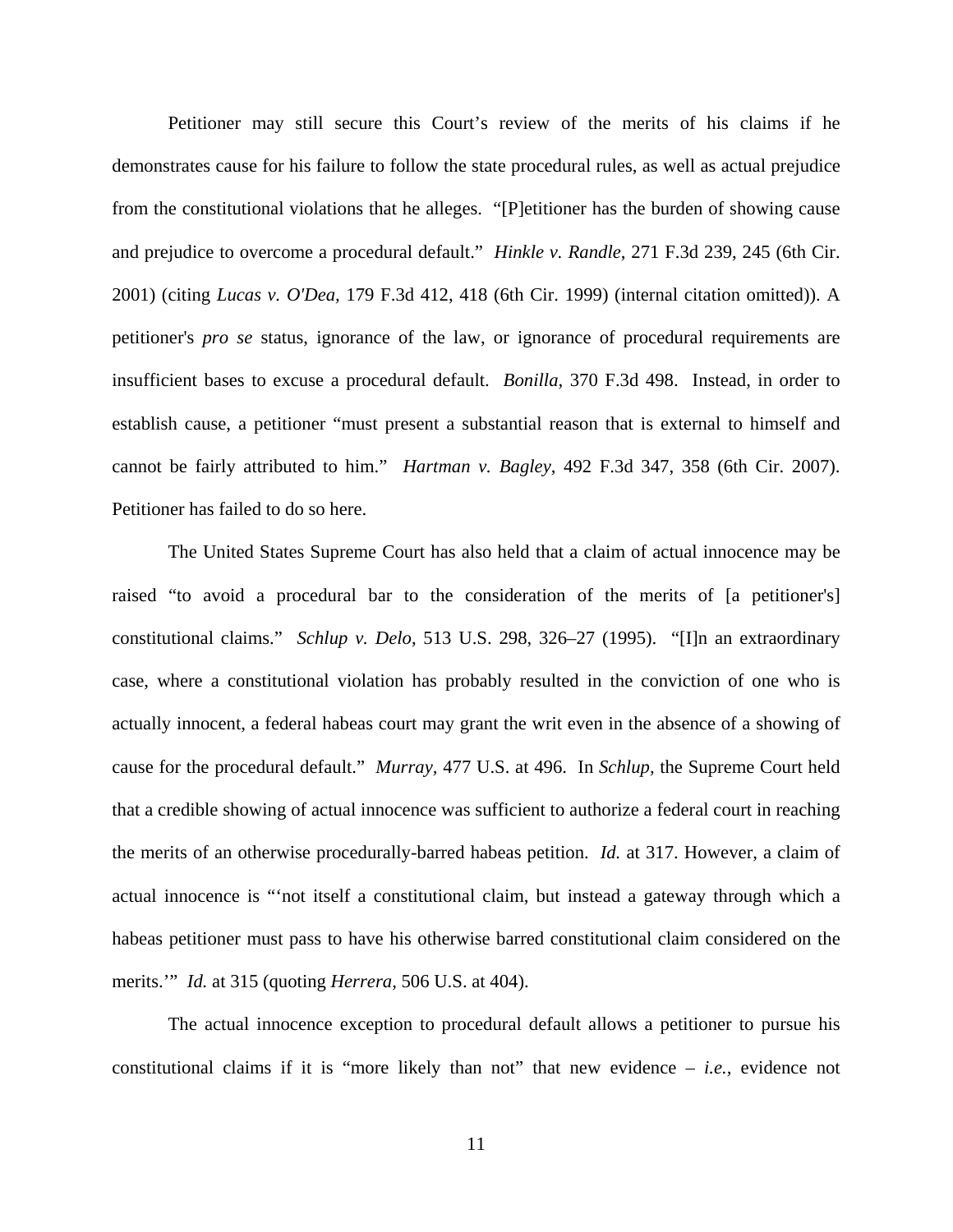previously presented at trial – would allow no reasonable juror to find him guilty beyond a reasonable doubt. *Souter v. Jones,* 395 F.3d 577 (6th Cir. 2005). The Court of Appeals for the

Sixth Circuit explained this exception as follows:

The United States Supreme Court has held that if a habeas petitioner "presents evidence of innocence so strong that a court cannot have confidence in the outcome of the trial unless the court is also satisfied that the trial was free of nonharmless constitutional error, the petitioner should be allowed to pass through the gateway and argue the merits of his underlying claims." *Schlup,* 513 U.S. at 316, 115 S.Ct. 851, 130 L.Ed.2d 808. Thus, the threshold inquiry is whether "new facts raise<sup>[]</sup> sufficient doubt about [the petitioner's] guilt to undermine confidence in the result of the trial." *Id.* at 317, 513 U.S. 298, 115 S.Ct. 851, 130 L.Ed.2d 808. To establish actual innocence, "a petitioner must show that it is more likely than not that no reasonable juror would have found petitioner guilty beyond a reasonable doubt." *Id*. at 327, 513 U.S. 298, 115 S.Ct. 851, 130 L.Ed.2d 808. The Court has noted that "actual innocence means factual innocence, not mere legal insufficiency." *Bousley v. United States*, 523 U.S. 614, 623, 118 S.Ct. 1604, 140 L.Ed.2d 828 (1998). "To be credible, such a claim requires petitioner to support his allegations of constitutional error with new reliable evidence – whether it be exculpatory scientific evidence, trustworthy eyewitness accounts, or critical physical evidence – that was not presented at trial." *Schlup*, 513 U.S. at 324, 115 S.Ct. 851, 130 L.Ed.2d 808. The Court counseled however, that the actual innocence exception should "remain rare" and "only be applied in the 'extraordinary case.'" *Id*. at 321, 513 U.S. 298, 115 S.Ct. 851, 130 L.Ed.2d 808.

*Souter*, 395 F.3d at 589–90 (footnote omitted). Petitioner does not meet these standards here.

After an independent review of the record, the Court does not deem this to be so extraordinary a

case as to relieve petitioner of his procedural default.

# **Recommended Disposition**

Therefore, the Magistrate Judge **RECOMMENDS** that Petitioner's *Motion for Stay and* 

*Abeyance* (Doc. 10) be **DENIED** and that this action be **DISMISSED.**